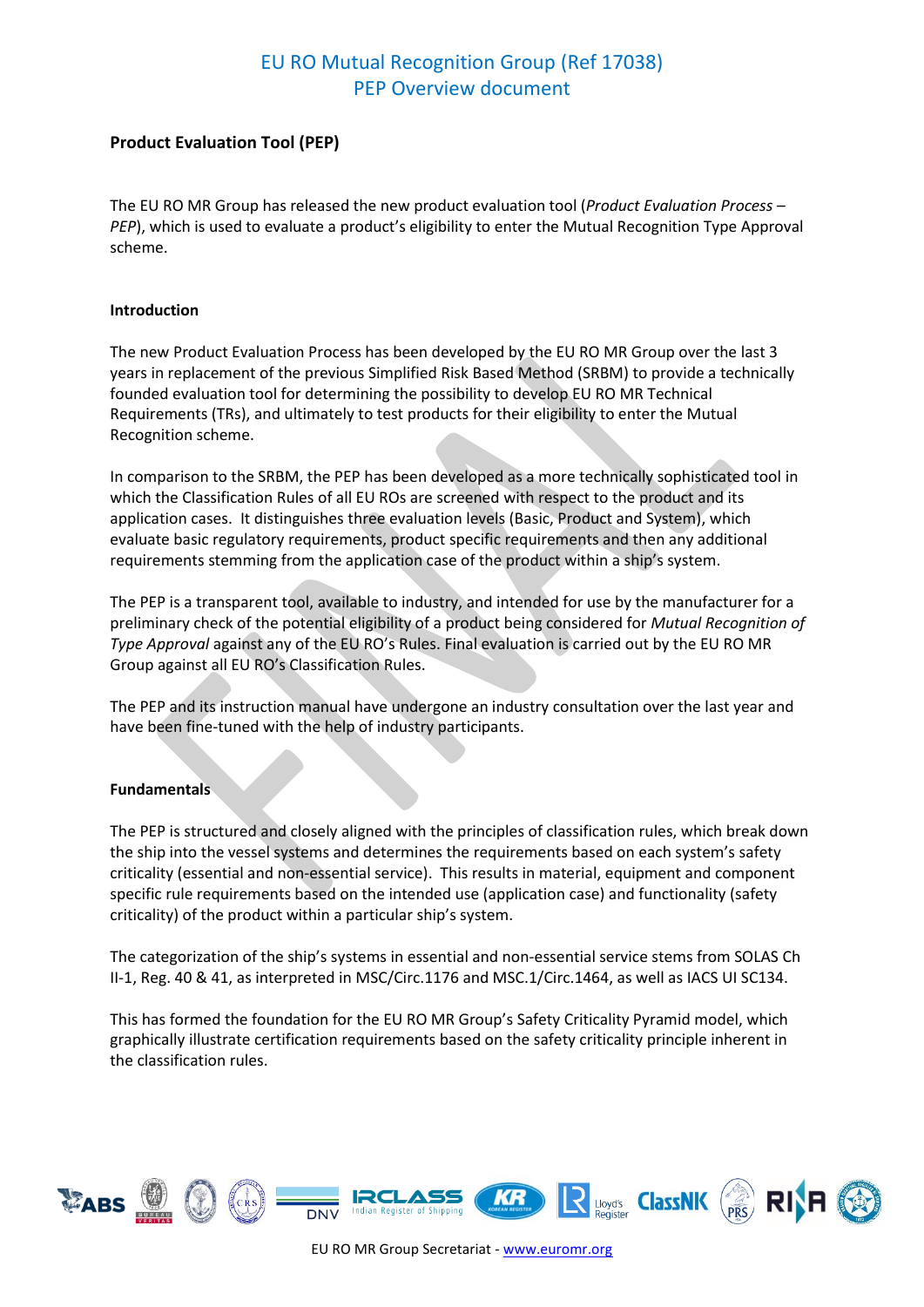The following distinction is made:

- Safety critical material / equipment / component, which needs to be individually design approved and/or surveyed and certificated (Level 4 to 6)
- Generic material / equipment / component, which does not need to be individually designed and surveyed (Level 1 to 3), which may be type approved



#### **Methodology**

The PEP is an iterative process in which the Classification Rules of all EU ROs are screened with respect to the product and its application cases. The application cases describe the function of the product within in a ship's system.

The PEP distinguishes three evaluation levels (Basic, Product and System) which are explained below.

- a. During the *basic evaluation* the general feasibility of developing MR technical requirements (TR) for the product is assessed without investigating application cases. Products that passed the basic evaluation will be further evaluated considering the application cases.
- b. The product level evaluation considers both product and the corresponding Classification Rule requirements for the product depending on the specified application case or cases.
- c. The System-level evaluation tests products which have successfully passed the Product-level Evaluation. Here the eligibility of the product is further investigated for application cases in safety critical systems.

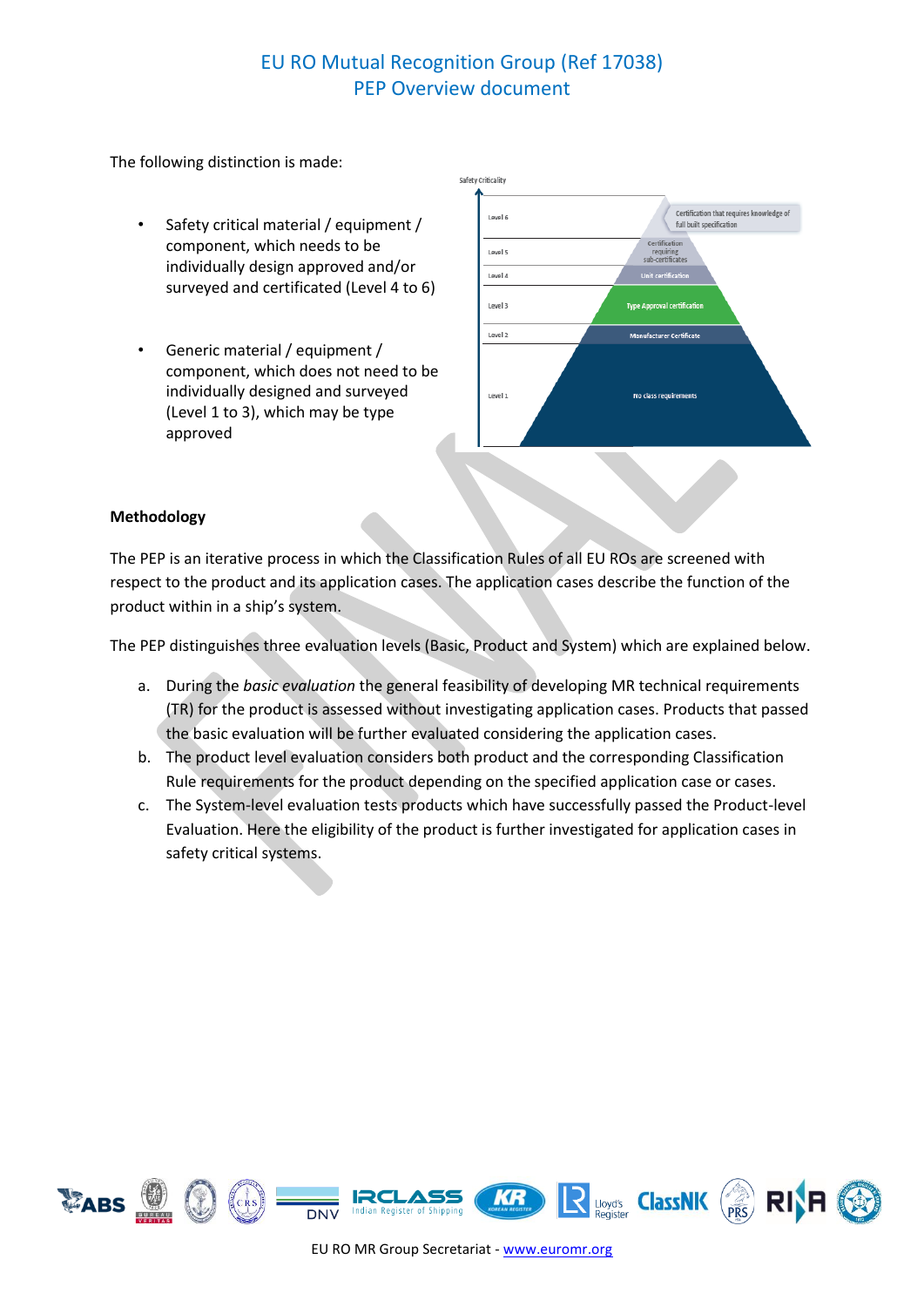

#### **Final results of PEP**

The outcome of the basic level evaluation is a general verification if it is feasible to develop MR TRs for the product. Where feasibility is determined, the product level evaluation investigates the product relating to the intended application within a ship's system (application case). Finally, the system level evaluation confirms that the product may continue to be eligible even when installed in a safety critical system.

The final outcome of the PEP evaluation for MR TR development is either:

- "Eligible" (without service limitations): TR can be developed without any restrictions with respect to application cases;
- "Eligible with Service Limitation": TR can be developed with restrictions that will be specified in TR under Application Limitations; or,
- "Not Eligible": no TR can be developed

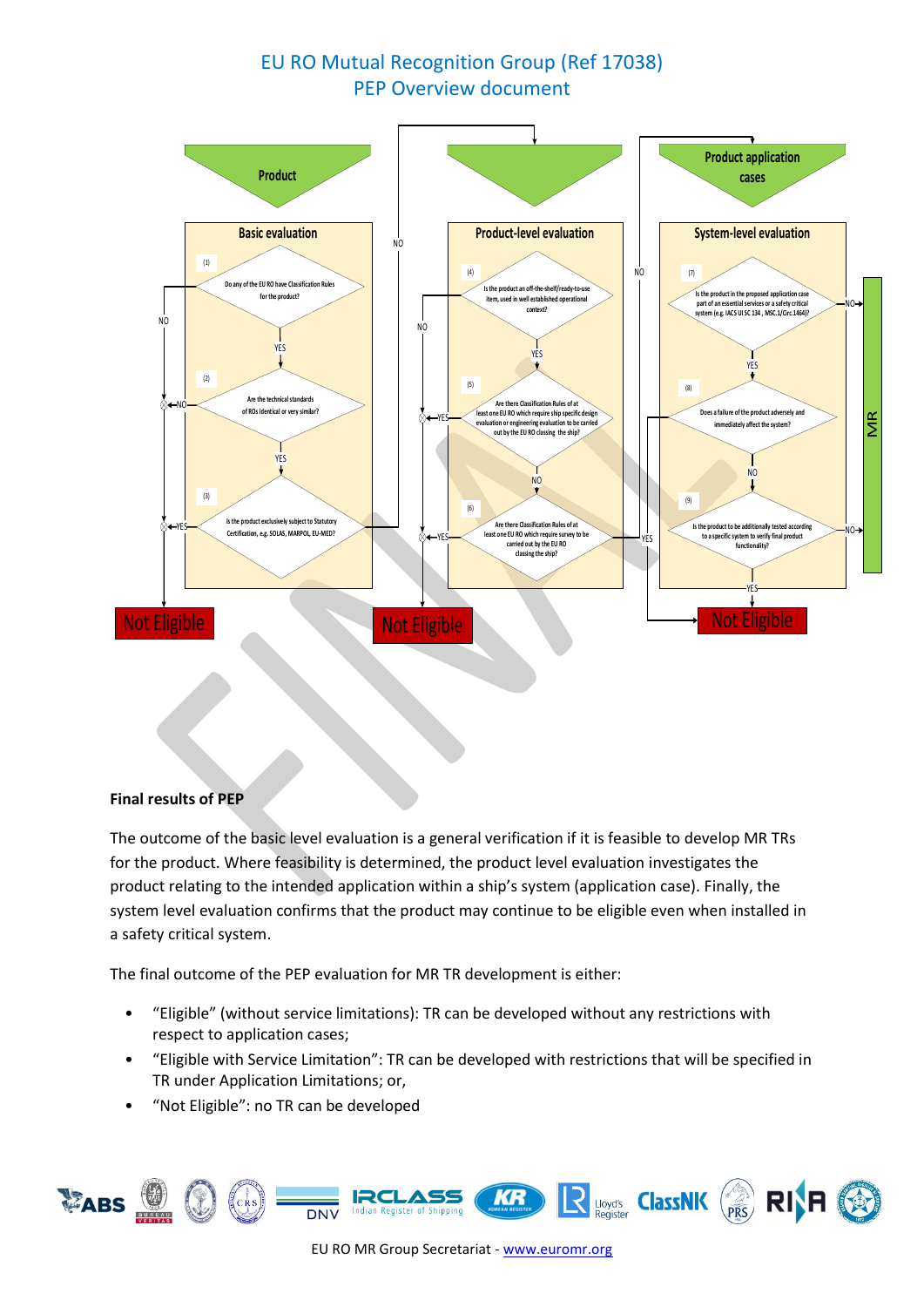#### **Supplementary Documents**

An instruction manual was developed to supplement the PEP in order to clearly explain the principles and methodology of the tool and guide any user through the individual steps and evaluation questions when testing a product.

Furthermore, the PEP model and instruction manual are accompanied by the PEP Questionnaire Template, so that any user can note down the individual question's results and rule references during product testing against any classifications society's rules.

Finally, the definitions relevant to the PEP, as well as technical information about the EU RO MR scheme can be found in the Framework Document.

#### **Appendixes**

The official PEP document with appendixes is attached to this overview as follows:

- Appendix 1 Product Evaluation Process (PEP)
- Appendix 2 PEP Instruction Manual
- Appendix 3 PEP Questionnaire Template

#### **Revision history:**

| <b>Revision No.</b> | <b>Details of Change</b>                                                                                                                  | <b>Adoption date</b> | <b>Entry into</b> | <b>Identifier</b> |
|---------------------|-------------------------------------------------------------------------------------------------------------------------------------------|----------------------|-------------------|-------------------|
|                     |                                                                                                                                           |                      | force             |                   |
| $\Omega$            | Document issued                                                                                                                           | 2020-06-23           | 2020-07-01        | 17038oSCc         |
|                     | Amendment to Appendix 2 Instruction<br>Manual - Text added under General<br>regarding tentative nature of PEP<br>outcome<br>Logos updated | 2021-07-29           | 2021-08-01        | 21026 SCb         |
| $\mathcal{P}$       | Amendments Appendices 1 and 2 by TG<br><b>PFP</b>                                                                                         | 2022-02-25           | 2022-08-25        | 20037d            |
| 3                   | Minor updates to Appendix 2 suggested<br>by AdHoc Group Material                                                                          | 2022-04-28           | 2022-05-01        | 21010dSCc         |

For general information please visit our websit[e www.euromr.org.](http://www.euromr.org/) Technical information regarding the MR scheme can be found in the Framework Document [\(https://www.euromr.org/technical-requirements\)](https://www.euromr.org/technical-requirements) Please contact the MR Group Secretariat for any queries (mailto: Secretariat@euromr.org).







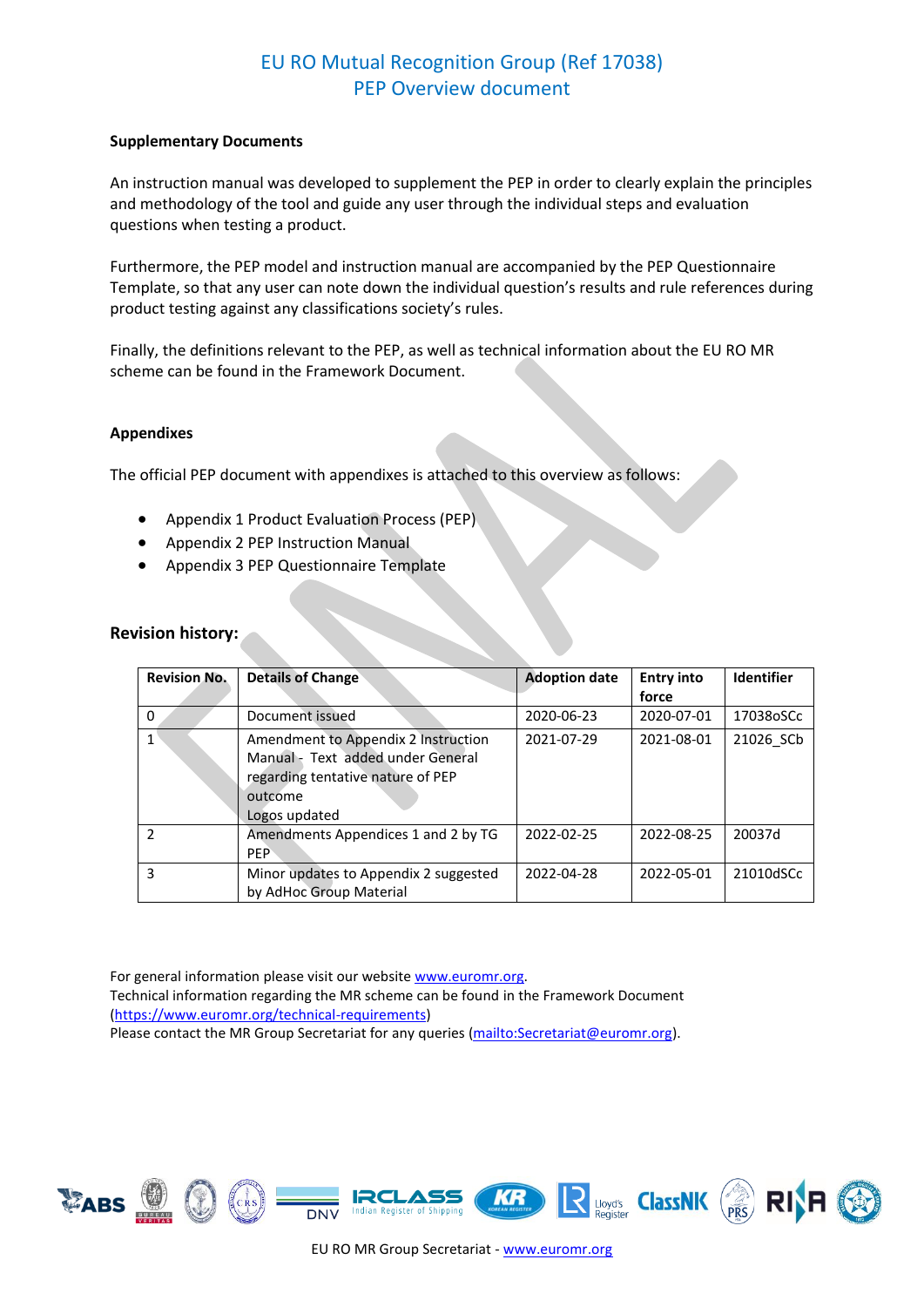Appendix 1 Product Evaluation Process (PEP)



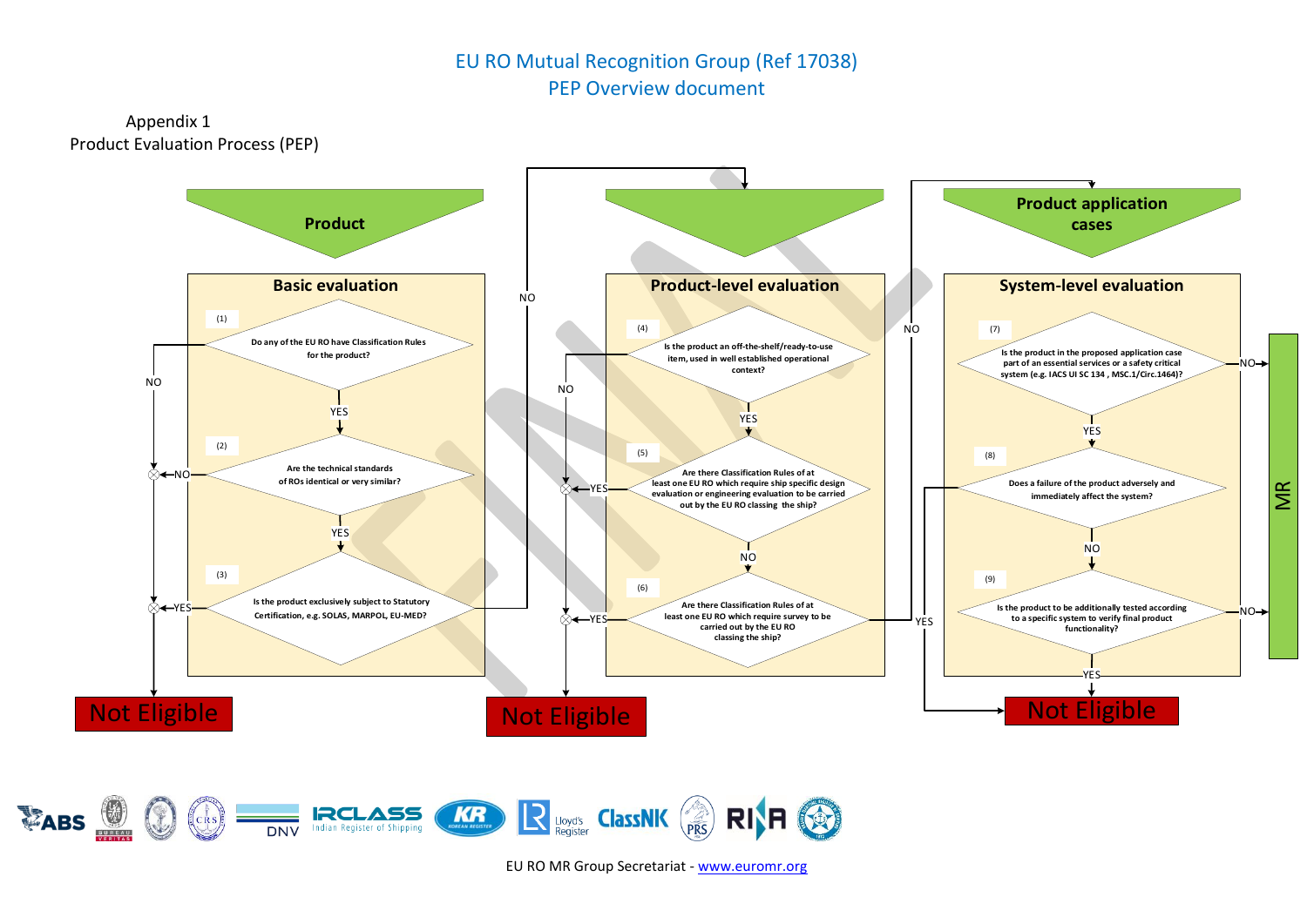# *Appendix 2 Product Evaluation Process (PEP) – Instruction Manual*

## General

The *Product Evaluation Process* (PEP) is a tool for determining the possibility of developing EU RO Mutual Recognition Technical Requirements (TRs) for a product. Under this assessment process the eligibility of a product in general, and considering the application cases, is evaluated by a set of questions based on Classification Rules.

The PEP is an iterative process in which the Classification Rules of all EU ROs are screened with respect to the product and its application cases. The application cases describe the function of the product within in a ship's system.

Note: A product may have to be tested several times for each of its proposed application case, i.e. in what ship's system the product is integrated, and what function it has within the system.

Fundamental prerequisite for developing EU ROs MR TR is the existence of applicable Classification Rules by at least one EU RO.

In the initial phase of testing eligibility of a product, each and every EU RO answers the PEP questions based on their own Classification Rules, with lack of knowledge of other EU RO's Classification Rules. Thus, the conclusion made in this stage is tentative and preliminary. The eligibility for MR finally confirmed during subsequent MR TR development process after a thorough and in-depth analysis by comparing the technical standards, requirements and underlying safety philosophies among all EU RO's Classification Rules.

The manufacturer may use the PEP for a preliminary check of the potential eligibility of a product being considered for *Mutual Recognition of Type Approval* against any of the EU RO's Rules. Final evaluation is carried out by the EU RO MR Group against all EU RO's Classification Rules.

Definition of terminology used in this instruction manual can be found in *EU RO Framework Document for the Mutual Recognition of Type Approval*.

The PEP distinguishes three evaluation levels (Basic, Product and System) which are explained below.

In order to facilitate an efficient application of the PEP, it is recommended to first consider the *Preparation phase* before embarking on the PEP.

## Preparation phase

Before testing a product with the PEP, the following work should be considered:

- Check whether EU ROs Mutual Recognition Technical Requirements for this product already exist [\(https://www.euromr.org/technical-requirements\)](https://www.euromr.org/technical-requirements);
- Prepare a clear product description including application cases, i.e. what ship systems is the product intended for (refer to the Classification Rules and, in particular IACS UI SC 134 and

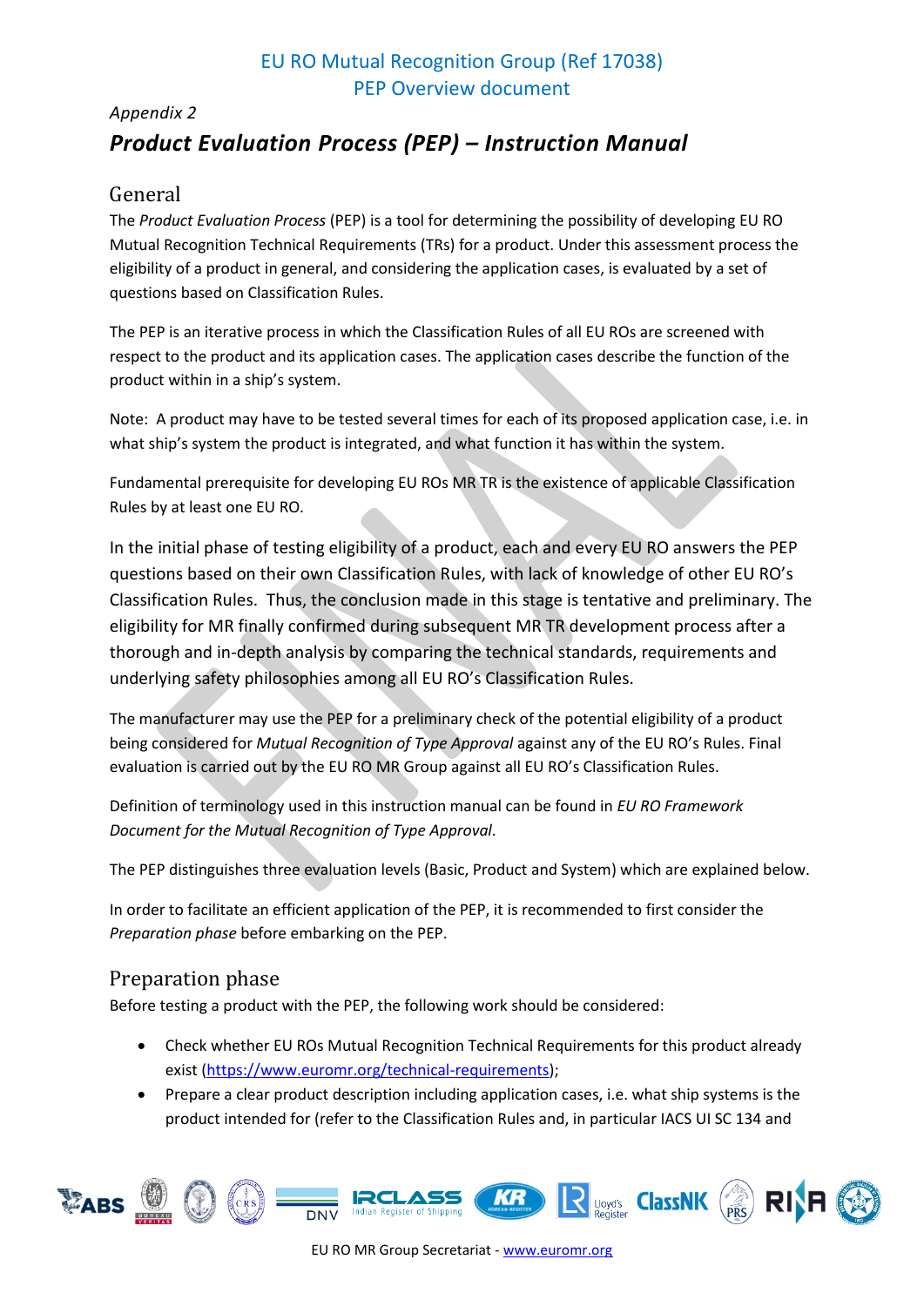IMO MSC.1/Circ.1464). If applicable: provide a list of maritime related application cases for which the product is already used;

- Utilize a standard terminology as used in the maritime industry (e.g. no brand names);
- Check whether the product is currently subject to individual Survey and Certification by any EU RO, considering the application case.

R Lloyd's ClassNK (PRS) **RI**<sub>R</sub> **EABS** KR  $\left( \begin{smallmatrix} 1\\ 1\\ \end{smallmatrix} \right)$  $CRS$  $\overline{DNV}$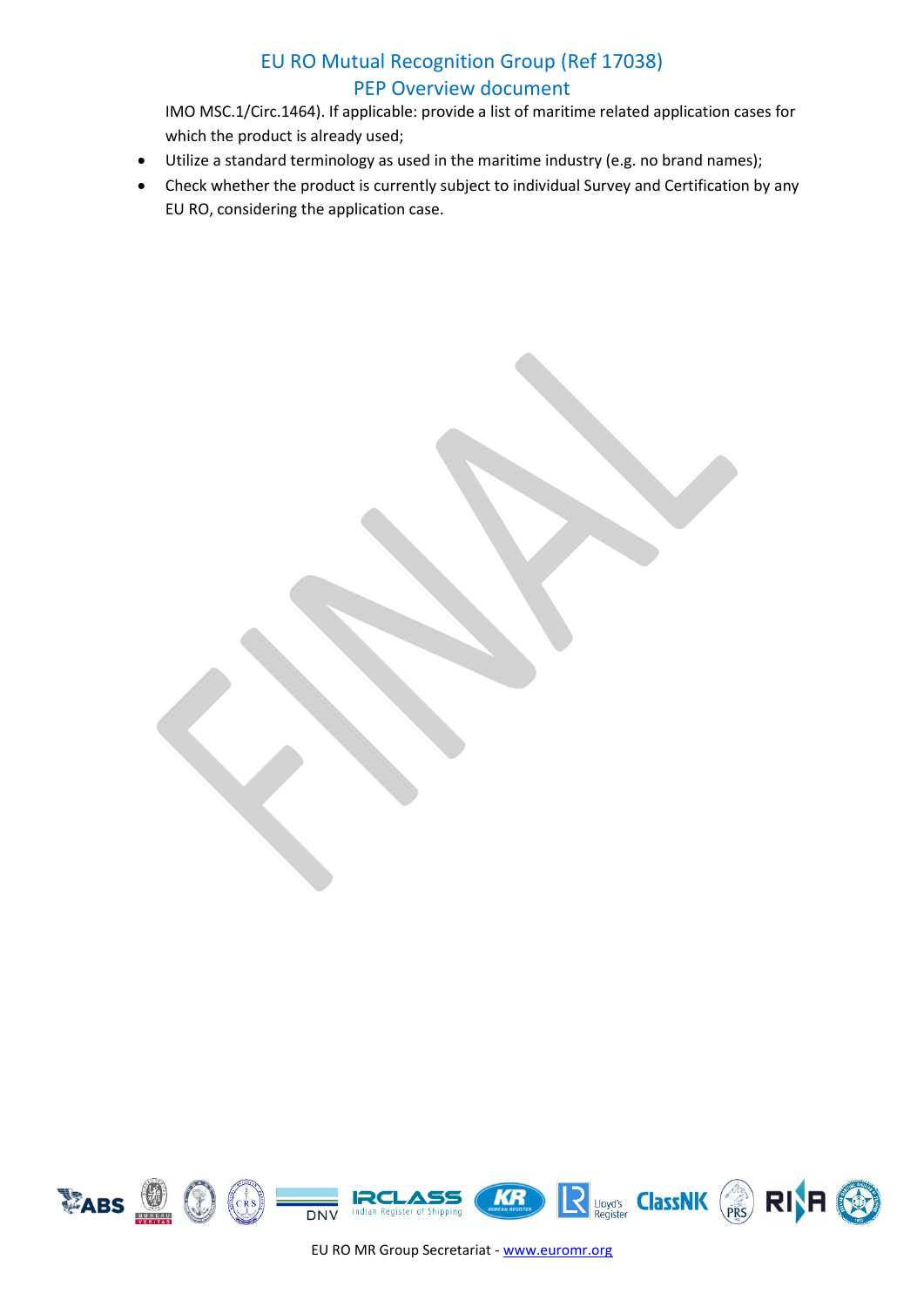## **Basic evaluation**

During the *basic evaluation* the general feasibility of developing MR technical requirements (TR) for the product is assessed without investigating application cases. Products that passed the basic evaluation will be further evaluated considering the application cases.

In the basic evaluation, the meaning of the term "Not Eligible" may be twofold:

- a) No specific Classification Rule requirements are applicable to the product onboard of ships, or;
- b) The product is not eligible for the development of MR TRs.

## *Q1 - Do any of the EU RO have Classification Rules for the product?*

Mutual Recognition Technical Requirements can only be developed if at least one EU RO has Classification Rules for the product under consideration. TRs cannot be developed for a product for which none of the EU ROs have Classification Rules.

#### *Q2 - Are the technical standards of ROs identical or very similar?*

This question refers to comparability of technical standards and the underlying safety philosophy of EU RO's Classification Rules for the product under consideration. Development of MR TRs may not be possible if Classification Rules or referenced standards differ to a great extent between ROs.

## *Q3 - Is the product exclusively subject to Statutory Certification, e.g. SOLAS, MARPOL, EU-MED?*

EU RO MR is applicable to certification under Classification Rules only. A product subject to statutory certification requirements (SOLAS, MARPOL, EU-MED, etc.) **only** is not eligible for MR if no additional Classification Rules exist.

## **Product-level evaluation**

The product level evaluation considers both product and the corresponding Classification Rule requirements for the product depending on the specified application case or cases.

In context of the product level evaluation "Eligible" means that the product may be considered for developing MR TRs for the specified application case or cases. "Not Eligible" means that either the product or the specific product application case may not be considered. Where there are both application cases where the product may or may not be eligible for MR, the product may be considered *"Eligible with Application Limitations"*.

## *Q4 - Is the product an off-the-shelf/ready-to-use item and used in well established operational context?*

Typically, an off-the-shelf/ready-to-use product is one that is produced in larger quantities, and does not require system specific adaptation or design considerations. When the product is applied and

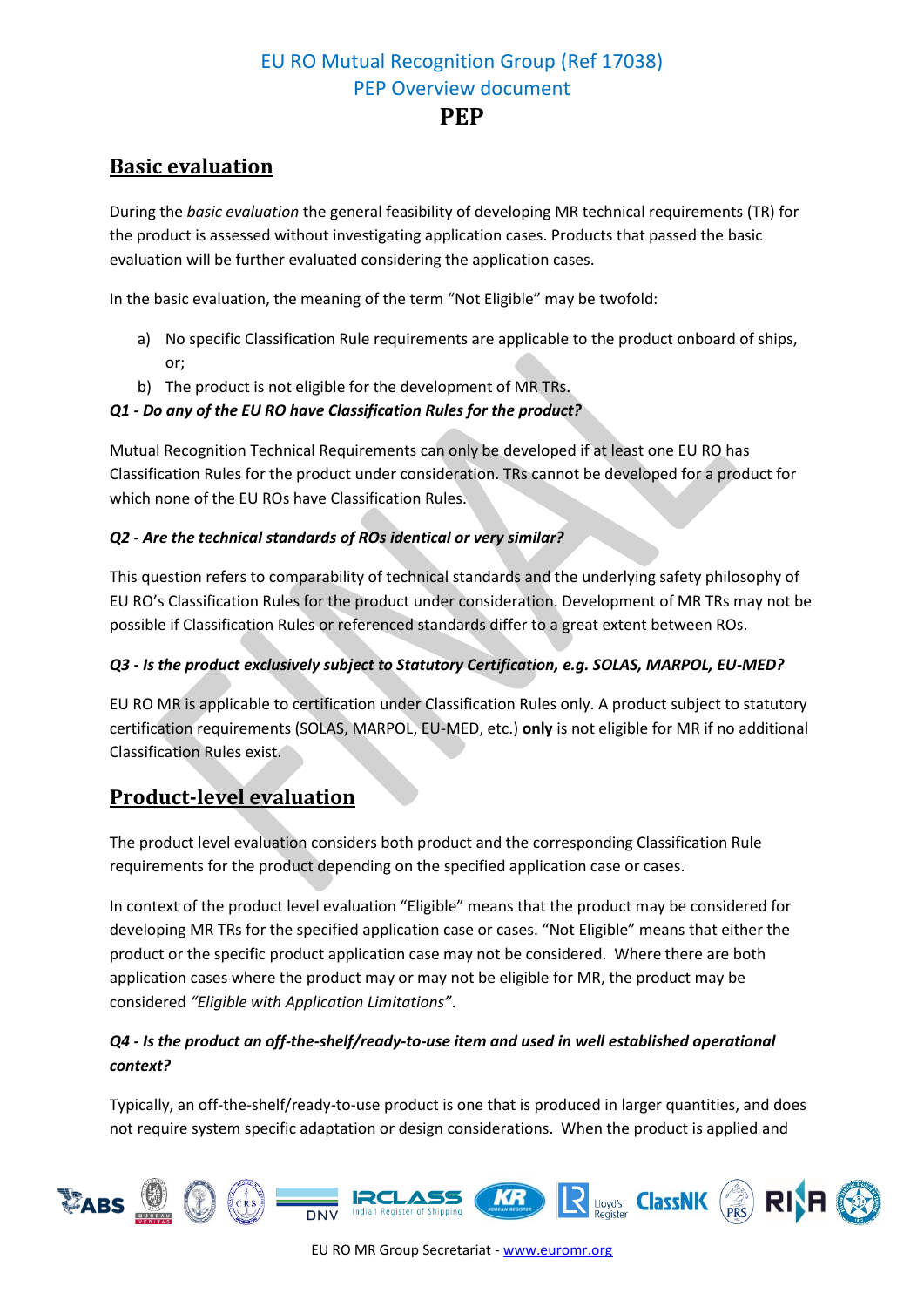operating in a well-established context (application case), there is sufficient experience and knowledge on standard marine operational conditions and service applications, which have been considered in design, manufacturing and testing, therefore not defined based on ship specific performance or assurance requirements. In contrast, newly developed products or products used in new operational context may require individual assessment by the RO due to lack of operational experience and/or adequate evaluation and testing requirements.

## *Q5 - Are there Classification Rules of at least one EU RO which require ship specific design evaluation or engineering evaluation to be carried out by the EU RO classing the ship?*

Classification Rules for the product in the specified application cases may require individual engineering evaluation for each product considering detailed design information. When no ship specific or individual design review requirements for a product exist, it may be eligible for MR TRs development for the specified application cases.

## **Q6 -** *Are there Classification Rules of at least one EU RO which require survey to be carried out by the EU RO classing the ship?*

Classification Rules for the product may require survey of each individual product manufactured for the specified application cases. When no ship specific survey requirements for a product exist, it may be eligible for MR TRs development for the specified application cases.

Outcome: With completion of the Product-level evaluation, the product in its proposed application case will have been tested for existence of individual design review, survey and certification requirements. All product application cases not requiring individual design review, survey and certification may be considered for the development of TRs.

Any product which has not passed this stage is now tested for its application case when integrated in various ship's systems to further evaluate eligibility for Mutual Recognition.

# **System-level evaluation**

The System-level evaluation tests products which have successfully passed the Product-level Evaluation. Here the eligibility of the product is further investigated for application cases in safety critical systems.

Q7 in conjunction with Q8 confirms whether the product continues to be "Eligible" for MR even when integrated in a safety critical systems (applications case).

An "eligible" outcome after Q8 means that the product in the proposed application case may be considered for development of TRs even when installed in safety critical systems.

*Q7 - Is the product in the proposed application case part of an essential services or a safety critical system (e.g. IACS UI SC 134, MSC.1/Circ.1464)?*

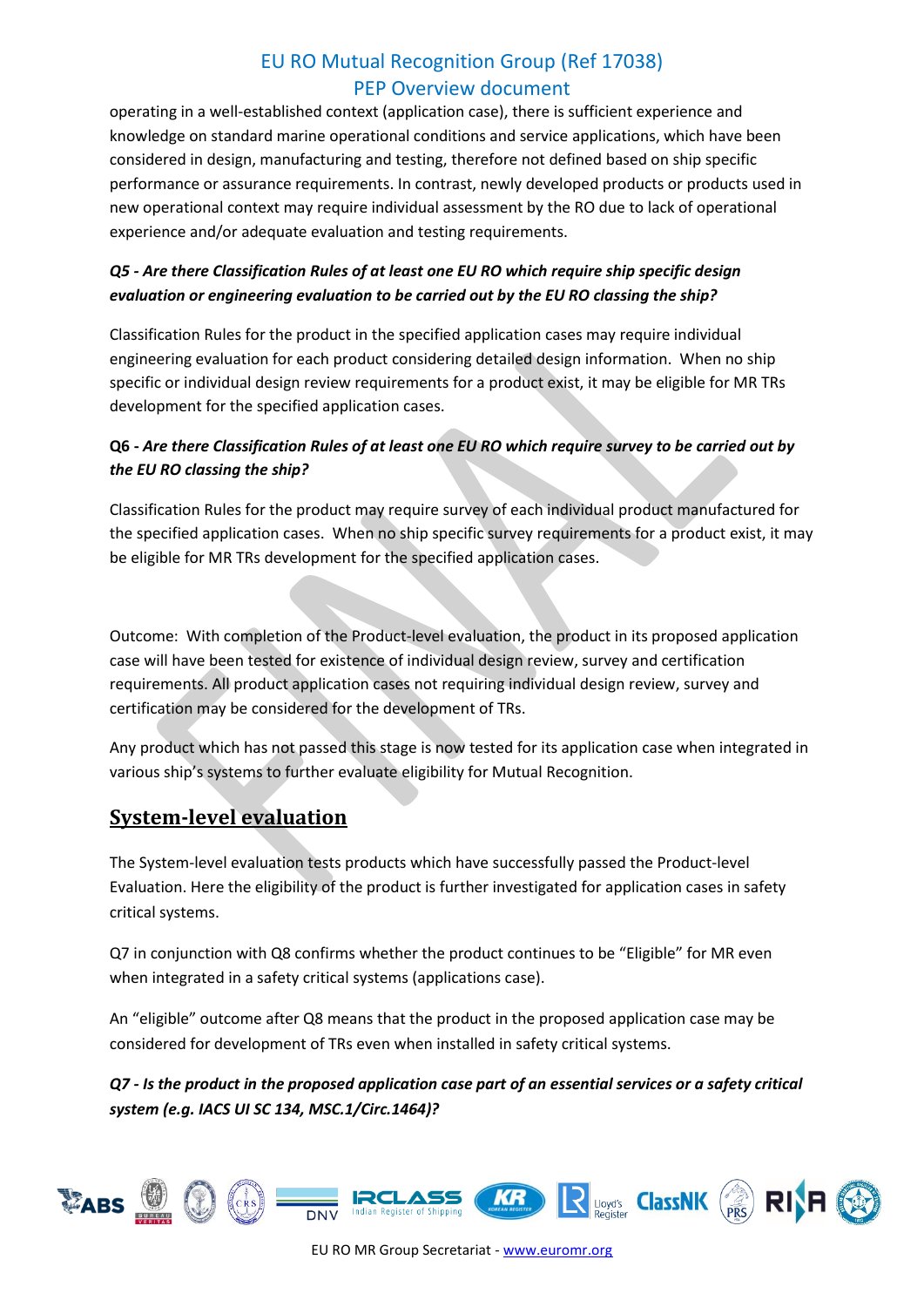Q7 needs to be considered in conjunction with Q8. Q7 focus on the identification of all cases where the product is used in a safety critical system/structure, i.e. material, components and equipment for primary and secondary essential service as defined in IACS UI SC 134 and MSC.1/Circ.1464, or as determined in accordance with the applicable Rules/Regulations. For those cases where the product is integrated in such essential services or safety critical systems/structures, evaluation continues with Q8.

#### *Q8 - Does a failure of the product adversely and immediately affect the safety critical system?*

This question considers safety criticality of the product integrated into the system/structure, i.e. the effect(s) of a product failure with respect to the operation/integrity of the safety critical system/structure. No adverse effect allows the development of MR TRs. *However, if the consequence due to adverse effect is not immediate, then evaluation may continue with Q9.*

## *Q9 - Is the product to be additionally tested according to a specific system to verify final product functionality?*

This screens for any additional Classification Rule requirements where final product functionality can only be tested when integrated in the system, and thus final certification is only possible after completion of this in-situ testing. Product and in-situ testing need to be performed under survey by the Classification Society classing the ship. Specific in-situ testing requirements would be noted in the MR TRs.

# **Final results of PEP**

The outcome of the basic level evaluation is a general verification if it is feasible to develop MR TRs for the product. Where feasibility is determined, the product level evaluation investigates the product relating to the intended application within a ship's system (application case). For any product found "eligible" thus far, it is confirmed that it may continue to be eligible even when installed in a safety critical system.

The final outcome of the PEP evaluation for MR TR development is either:

- "Eligible" (without service limitations): TR can be developed without any restrictions with respect to application cases;
- "Eligible with Service Limitation": TR can be developed with restrictions that will be specified in TR under *Application Limitations;* or,
- "Not Eligible": no TR can be developed

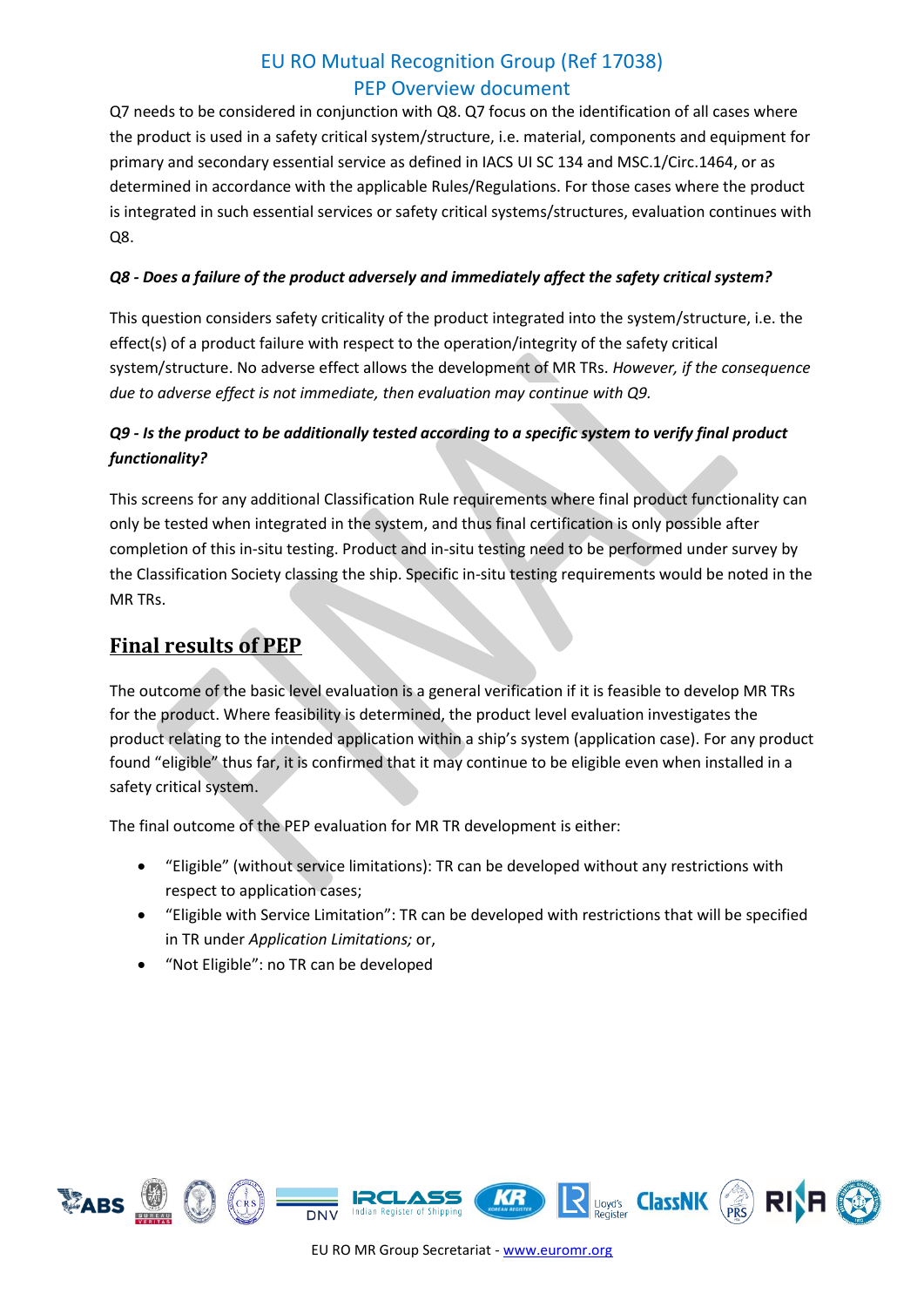*Appendix 3*

# *Product Evaluation Process (PEP) – Test Case Template – May 2020*

## *Product: Classification Rules:*

*(Note: each question requires a reply and a rule/regulation reference and/or further explanation)*

#### **Basic evaluation**

*Q1 - Do any of the EU RO have Classification Rules for the product?*

*Q2 - Are the technical standards of ROs identical or very similar, e.g. referring to the same or to equivalent internationally recognised testing standards (like IEC, ISO etc.)?*

*Q3 - Is the product exclusively subject to Statutory Certification, e.g. SOLAS, MARPOL, EU-MED?*

## **Product-level evaluation**

*Q4 - Is the product an off-the-shelf/ready-to-use item, used in well established operational context?*

*Q5 - Are there Classification Rules of at least one EU RO which require ship specific design evaluation or engineering evaluation to be carried out by the EU RO classing the ship?*

**Q6 -** *Are there Classification Rules of at least one EU RO which require survey of the product to be carried out by the EU RO classing the ship?*